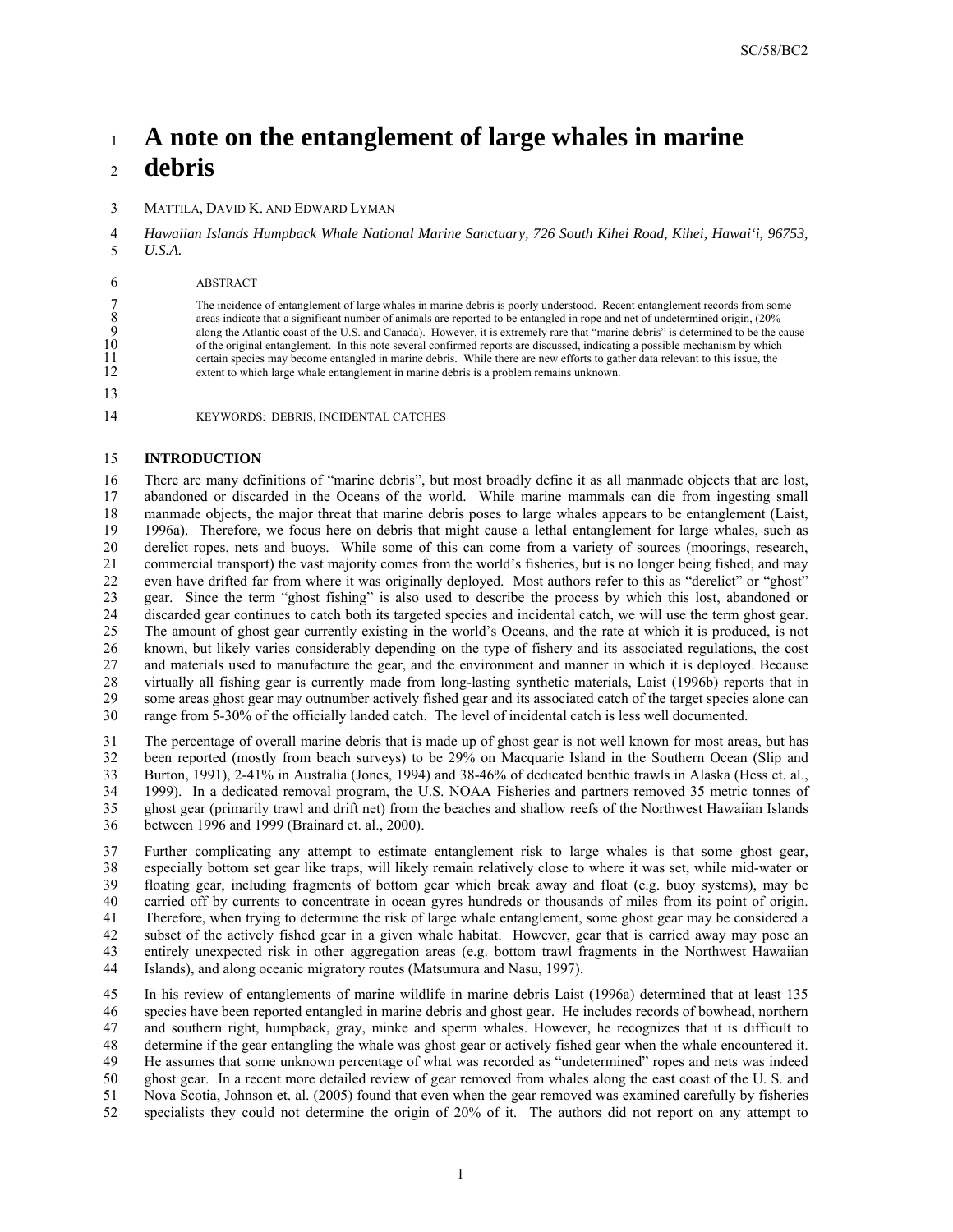54 gear, and that the percentage that could not be identified was due to the loss of any identifying buoys or tags. 53 determine if any of the gear was ghost gear, but the implicit assumption throughout is that it was actively fished

 58 In some cases it may even seriously impair a population's ability to recover (Knowlton et al, 2001; Caswell, 1999). 55 The full extent to which large whales can become seriously entangled in manmade ropes and nets, whether 56 actively fished or ghost, is not well known. However, for some populations and locations entanglement 57 represents a significant anthropogenic risk (Lien et al., 1989; Robbins and Mattila, 2004 and Felix et al., 2005). 59 1999). 61 **METHODS** 

60

 63 evidence of entanglement in ghost gear. These records are kept by the NOAA Fisheries, which divides U.S. 64 waters into (currently) six regional offices. Each regional office has a staff member designated to coordinate the 67 there. In addition the individual who coordinates disentanglement effort along the coast of Western Australia 65 62 Large whale entanglement records for the United States over the past decade were reviewed for documented investigation and documentation of any reports of entangled large whales. In Hawaii the authors assisted in the 66 examination of gear from entangled whales reported, as they coordinate the whale disentanglement network 68 was interviewed.

### 69 **RESULTS**

 74 U.S. the urgency of the right whale situation has leveraged the resources to establish a trained, well-equipped and staffed disentanglement network, and gear they remove from whales is examined in detail. While along the 76 Pacific coast there are individual teams in some locations, but the gear is not documented or examined at the 79 approximately 20% (or more) of the reported entanglements were in undetermined rope and net. However, with the exception of Hawaii, no one from any of the regions reported an entanglement where the gear was positively 81 identified as ghost gear. In Hawaii between 1995 and 2005 there was strong circumstantial evidence suggesting 82 that two animals (both yearlings) had become entangled in ghost gear as calves. Interestingly, although not a 83 part of the reports reviewed here, one of us (Mattila) removed ghost gear and marine debris (packing straps) suggesting that young animals may be more likely to become entangled in ghost gear. In 2005 on the Hawaii 86 breeding grounds we removed a life-threatening entanglement made up of over 21 different types of rope and 87 netting from a juvenile whale. 70 75 80 85 While there is a concerted effort to standardize record keeping in the U.S., it became clear that the detail in the 71 records and the level of investigation in each region varied widely due to a combination of the complexity of this 72 task and the resources available. The former was exacerbated by the remoteness of some regions (e.g. Alaska) 73 and the latter was influenced by the perceived priority of the problem. For instance, along the Atlantic coast of 77 same level everywhere. Therefore we concluded that a detailed comparison would be of little or no value at this 78 time. But, where records allowed, the findings were consistent with those from Johnson et. al. (2005) in that 84 from a calf of the year on a breeding ground in the North Atlantic (Silver Bank, Dominican Republic) in 1993,

 89 during daylight in areas with clear water where they are not feeding. This finding is further supported by reports 90 88 In addition, examination of the reports from Hawaii indicated that humpback whales can become entangled of entanglements in gear along the west coast of Australia where 23 of 33 entanglements between 1990 and 2004 91 were in local rock lobster gear, which whales encounter as they migrate along that coast (Anon. 2005).

 92 Finally, several observers reported humpback whales playing with rope and buoys at the surface in Hawaii. A 93 naturalist on a whale watch boat in Nova Scotia (Barnaby, pers. com.) watched a humpback calf play in a patch have seen humpback whales routinely roll and play in patches of seaweed in the Gulf of Maine, and researchers 96 from the Provincetown Center for Coastal Studies witnessed a young right whale do the same in a patch of 97 seaweed that included small pieces of manmade debris. How often this type of behavior results in a serious 95 94 of floating derelict rope, in which it became entangled, but subsequently freed itself by violent thrashing. We 98 entanglement is unknown.

## 99 **DISCUSSION**

 Investigating the incidence of large whale entanglements in manmade rope and nets is extremely difficult. These 101 cryptic events are rarely witnessed by observer programs as these large animals frequently break the gear 102 swimming off with what may still be a lethal entanglement. Entanglements in ghost gear are even less likely to 103 be witnessed, and yet certain areas of the world's Oceans are accumulating large quantities of this persistent 104 threat. These are not necessarily feeding grounds, as several areas of high concentration have been found in 100 105 mid-Ocean areas through which humpback whales (and possibly others) migrate (Brainard et. al., 2000). In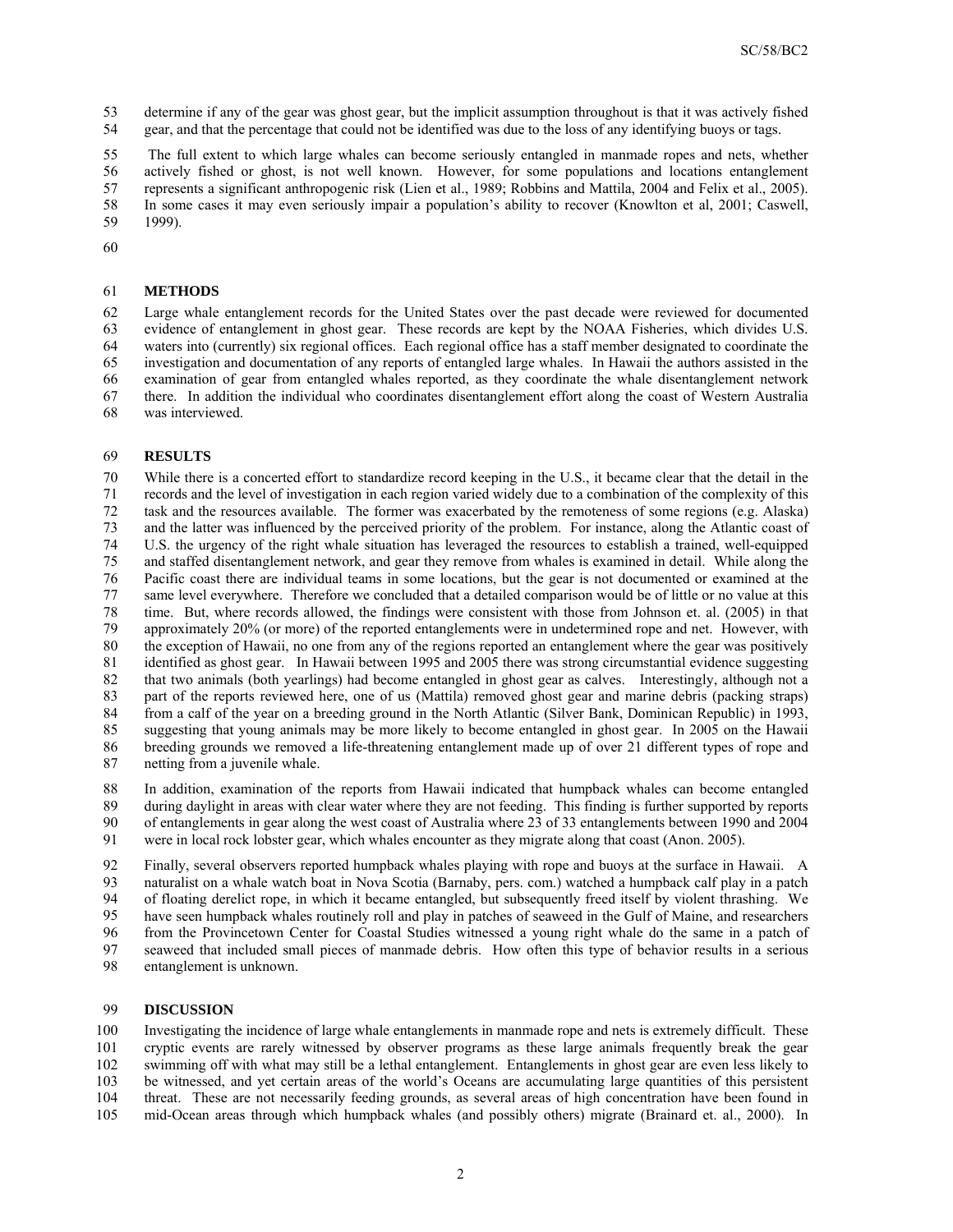106 addition, some fishing gear which is not considered an entanglement threat to large whales while fishing (e.g. 107 bottom trawls), can become as much a threat as other passive gear when lost or discarded.

 108 Laist (1996a) suggests three behaviors that put animals at greatest risk to become entangled in ghost gear and mammals (e.g. pinnipeds) were known to become entangled while playing, he assumed that feeding is the 111 behavior that puts large whales at risk of entanglement. The documented reports of whales becoming entangled 112 in gear in Hawaii and along the migratory route off Australia suggest that at least humpback whales can become may become entangled in ghost gear and other debris. 110 115 109 other marine debris: that is feeding, play and nest building (for seabirds). While he noted that some marine 113 seriously entangled while not engaged in feeding or foraging. The confirmed reports presented here, along with<br>114 observations of play behaviour, suggests one possible mechanism by which migrating and non-feeding whal 114 observations of play behaviour, suggests one possible mechanism by which migrating and non-feeding whales

 116 In the case of ghost gear that is still "ghost fishing" it is easy to envision that a whale may become entangled in it 117 in much the same manner that it would if it were actively fished gear. In such cases it is also easy to assume that 118 the severity of the entanglement and subsequent impact on the animal would be similar in both instances. While 123 young whales had grown into the wrap to the extent that the rope was embedded approximately 10 cm into the 124 body. Both were clearly lethal if not removed. In addition, ghost gear can complicate an existing entanglement, 126 of us (Mattila) removed entangling gear from a humpback whale which included several derelict lobster traps 127 which had become ensnared in the net entangling the whale. 120  $\frac{125}{126}$ 119 we have suggested a mechanism by which a large whale may become entangled in floating ghost gear or fragments of gear, it may not be as easy to understand how this may become life-threatening. However, in the 121 case of the two yearlings documented off of Hawaii, each was entangled in a single wrap of approximately 2.2 122 cm diameter synthetic rope. In each case the rope was just ahead of the flippers but not in the mouth, and the no matter what type of gear entangled the whale originally. This occurred in a case in New England where one

 129 impact on large whales. Its potential effects must be factored into the equation of incidental catches for local 134 debris team, as they are attempting to identify and track ghost gear throughout the North Pacific. 130 128 While we are beginning to understand the enormity of the marine debris problem, we know very little of its true fishing efforts. However, it may also cross entire Oceans and entangle whales in completely different habitats. 131 As such it is an international issue that needs collaboration, standardized terminology and definitions and more 132 thorough investigation. In Hawaii, we are attempting to document entanglements more thoroughly, retrieve 133 gear, and, if the gear does not have an identifying buoy or tag, we hand it over to the NOAA Fisheries marine debris team, as they are attempting to identify and track ghost gear throughout the North Pacific.

135

### 136 **ACKNOWLEDGEMENTS**

 138 Norberg, Aleria Jensen and David Schofield. We also appreciate the time and effort put into "collecting" 139 entangling gear, by the Atlantic large whale disentanglement network, in particular the team from the Provincetown Center for Coastal Studies. Finally, we appreciate the enthusiasm and effort of Doug Coughran of 141 the Department of Conservation and Land Management, Western Australia. 142 **REFERENCES**  140 137 We would like to thank the NOAA Fisheries Regional stranding coordinators, especially Joe Cordaro, Brent

- 144 Lobster Council Inc. 143 Anonymous. 2005. West Coast Rock Lobster Managed Fishery: Code of Practice for Reducing Whale Entanglements. Western Rock
- Brainard, R., E., D. G. Foley and M. J. Donohue. 2000. Origins, Types, Distribution and Magnitude of Derelict Fishing Gear. *Proceedings*  146 *of the International Marine Debris Conference on Derelict Fishing Gear and the Ocean Environment*. 6-11 August 2000, Honolulu, HI, 145<br>146 147 pp.14-21. Hawaiian Islands Humpback Whale National Marine Sanctuary. [Available from website: 148 http://www.hihwnms.nos.noaa.gov/special offerings/sp off/special offerings.html [http://www.hihwnms.nos.noaa.gov/special\\_offerings/sp\\_off/special\\_offerings.html](http://www.hihwnms.nos.noaa.gov/special_offerings/sp_off/special_offerings.html)]
- 150 149 Caswell, H., M. Fujiwara and S. Brault. 1999. Declining survival probability threatens the North Atlantic right whale. *Proceedings of the National Academy of Science* 96:3308–3313.
- 151 Félix, F., M. Muňoz and B. Haase, 2005, Bycatch of Humpback Whales in Artisanal Fishing Gear in Ecuador During 2005. Paper 152 SC/A06/HW14 presented to the IWC Workshop on Comprehensive Assessment of Southern Hemisphere Humpback Whales, Hobart, 153 Tasmania: 3-7 April 2006, 5 pp. [Available from the Office of this Journal] Tasmania: 3-7 April 2006, 5 pp. [Available from the Office of this Journal]
- 155 154 Hess, N. A., C. A. Ribic and I. Vining. 1999. Benthic marine debris, with an emphasis on fishery-related items, surrounding Kodiak Island, Alaska, 1994-1996. *Mar. Poll. Bull*. 38(10):885-890.
- 156 Johnson, A., G. Salvador, J. Kenney, J. Robbins, S. Kraus, S. Landry and P. Clapham. 2005. Fishing gear involved in entanglements of 157 right and humpback whales. *Marine Mammal Science*, 21(4):635–645.
- 158 Jones, M. M. 1994. Fishing debris in the Australian marine environment. *Bureau of Resource Sciences*, Canberra.
- Atlantic Ocean. *Journal of Cetacean Research and Management* (Special Issue) 2:193–208. 160 159 Knowlton, A. R. and S. D. Kraus. 2001. Mortality and serious injury of northern right whales (Eubalaena glacialis) in the western North